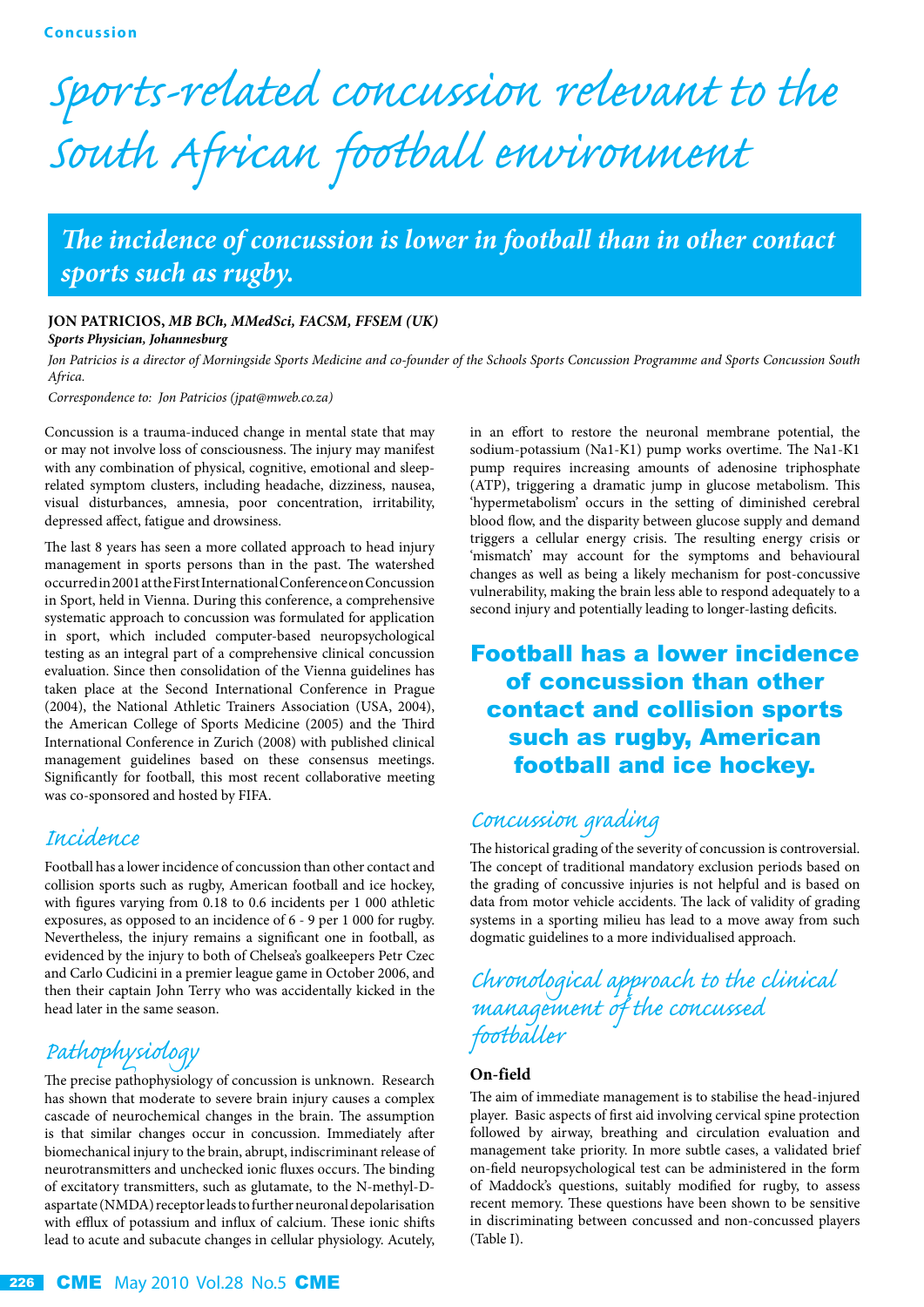#### **Table I. Modified Maddock's questions**

- Which ground are we at?
- Which team are we playing today?
- Who is your opponent today?
- Which half is it?
- How far into the half is it?
- Which side scored last?
- Which team did we play last week?
- Did we win last week?

#### **Fieldside**

It should be emphasised that the concussed player must be assessed by a medical doctor as soon as possible following injury. The main aims of the fieldside assessment are to confirm the diagnosis of concussion, perform an initial (baseline) symptom analysis and to 'red flag' players requiring urgent referral to hospital (Table II). A practical tool for this assessment is the pocket Sports Concussion Assessment Tool or SCAT card (Fig. 1). This is a summary of symptoms to look out for and easy questions to ask in assessing the athlete on the field, formatted into a userfriendly card format. Following this, the team physician must decide if there is any indication to refer to hospital or whether the player may be adequately managed at home. Home supervision requires a responsible adult to be present, as well as a set of guidelines (Table III).

## The historical grading of the severity of concussion is controversial.

#### **Hospital referral and brain imaging**

The results of standard brain imaging techniques are almost always normal in concussion. If the player has been unconscious for any period of time, has deteriorating drowsiness, recurrent vomiting, unusual or aggressive behaviour or focal neurological signs, it is recommended that he be referred to a tertiary care hospital for either a computed tomography (CT) or magnetic resonance image (MRI) scan to be performed. The primary intention of these investigations is the exclusion of intracranial bleeds and cerebral oedema, and they are almost always normal in cases of concussion. If there are no indications for these investigations and the concussed player's condition is improving over an initial 2-hour observation period he/she may

#### **Table II. 'Red flags' – indications for urgent referral to hospital for special investigation and admission**

Any player who has or develops the following:

- Fractured skull
- Penetrating skull trauma
- Deterioration in conscious state following injury
- Focal neurological signs
- Confusion or impairment of consciousness >30 minutes
- Loss of consciousness >5 minutes
- Persistent vomiting or increasing headache post injury
- Any convulsive movements
- More than one episode of concussive injury in a match or training session
- Where there is assessment difficulty (e.g.: an intoxicated patient)
- All children with head injuries
- High-risk patients (e.g. haemophilia, anticoagulant use)
- Inadequate post-injury supervision
- High-risk injury mechanism (e.g. high-velocity impact, missile injury)

#### **Table III. Patient discharge information for 48 hours after injury**

- A normal X-ray, CT or MRI scan does NOT exclude concussion
- You may be referred home after being assessed. In this case:
	- always make sure that you are in the presence of a responsible adult for 48 hours
	- record and monitor the symptoms of concussion including headache, nausea, dizziness, fatigue, sleep disturbances, memory lapses, mood swings, poor concentration or any other feeling that concerns you
	- complete rest and sleep will help recovery
- Do not:
	- drive a motor vehicle or motor cycle if symptomatic
	- consume alcohol
	- take excessive amounts of painkillers (follow doctor's orders)
	- place yourself in an environment of loud noise and excessive light
	- study
	- work at the computer
	- exercise until re-evaluation by a doctor
- Contact your nearest emergency department immediately if:
	- any of the symptoms deteriorate
	- the headache becomes severe or does not respond to mild analgesics (e.g. Panado)
	- you have a seizure (fit)
	- you experience excessive irritability
	- you experience visual disturbances
	- you experience balance problems
	- you or anyone else is concerned about your condition
- Decisions regarding returning to sport will be made taking into consideration your individual circumstances including medical history, previous head injuries and current symptoms
- You must receive clearance from a doctor before returning to sport

be discharged home in the care of a responsible adult who is in possession of a head injury advice form (Table III).

#### **Follow-up consultation**

Return-to-play decisions require serial medical evaluations and should not be made after the initial fieldside and/or

emergency room evaluations. This is one of the central tenets of modern concussion management protocols.

The evaluations should preferably be performed by a clinician (sports medicine physician, neurologist or neurosurgeon) with experience in concussion management and who is *au fait* with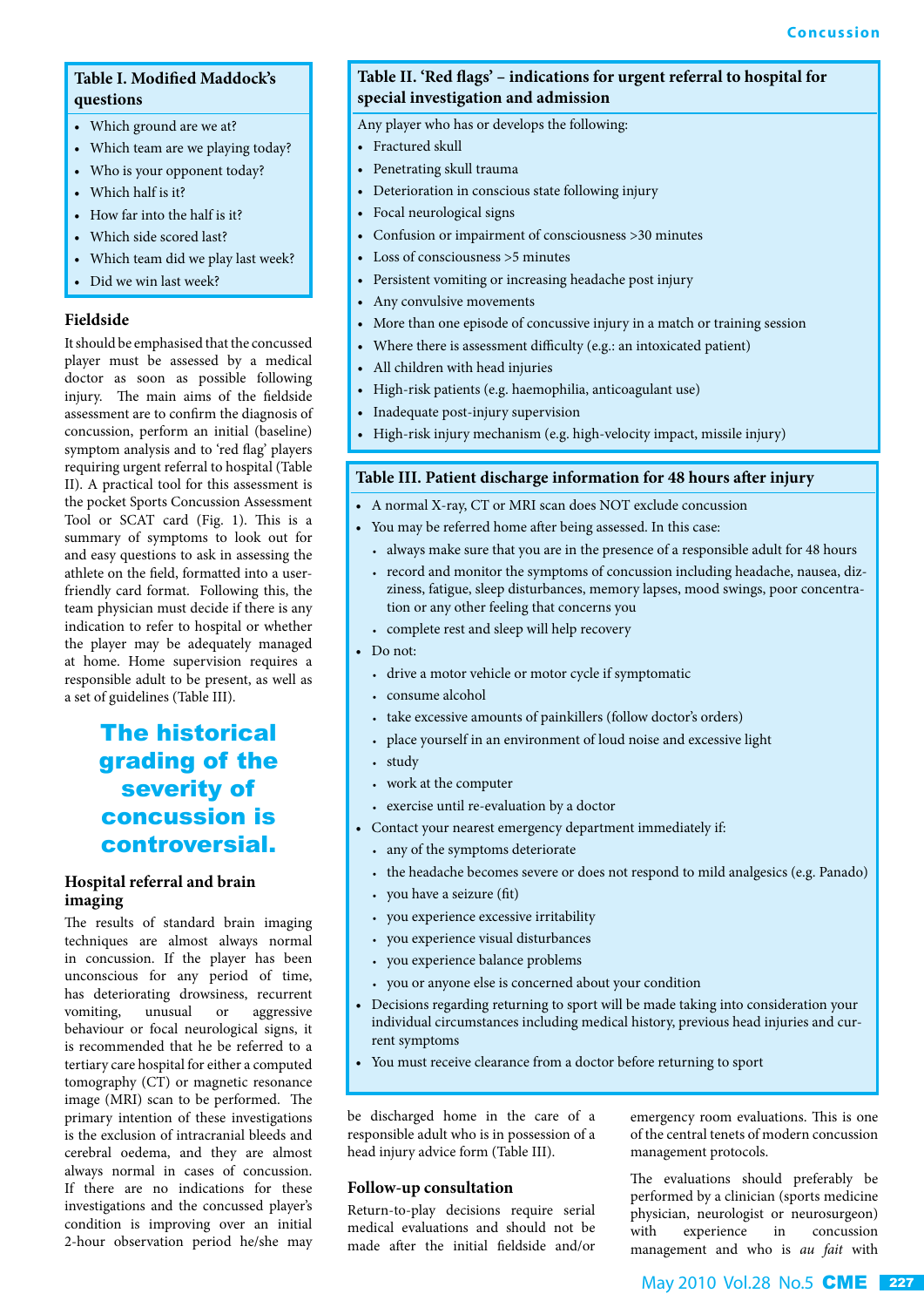## **Pocket SCAT2**









Concussion should be suspected in the presence of **any one or more** of the following: symptoms (such as headache), or physical signs (such as unsteadiness), or impaired brain function (e.g. confusion) or abnormal behaviour.

## **1. Symptoms**

Presence of any of the following signs & symptoms may suggest a concussion.

- **Loss of consciousness**
- **Seizure or convulsion**
- Amnesia
- Headache
- "Pressure in head"
- Neck Pain
- Nausea or vomiting
- **Dizziness**
- **Blurred vision**
- **Balance problems**
- **Sensitivity to light**
- **Sensitivity to noise**
- **Feeling slowed down**
- Feeling like "in a fog"
- "Don't feel right"
- Difficulty concentrating
- **Difficulty remembering**
- **Fatique or low energy**
- Confusion
- Drowsiness
- More emotional
- $\blacksquare$  Irritability
- Sadness
- **Nervous or anxious**

#### *Fig. 1. Pocket SCAT card.*

recommended guidelines. To facilitate this, Sports Concussion South Africa has introduced the concept of the Sports Concussion Centre, a multidisciplinary network of cross-referring medical professionals with skills in head injury management co-ordinated by the primary care sports medicine physician. The skills of neurologists, neurosurgeons, neuropsychologists, physiotherapists and exercise therapists/biokineticists may be employed for specific indications, for instance where neurological complications or associated injury are present, or return-to-play guidance is required. Coordination of an athlete's management by a psychologist alone or via Internet or telephonic consultation is deemed clinically inappropriate and medicolegally treacherous.

The aim of serial evaluations is to determine whether the player has fully recovered from concussion and is able to return to play. If symptoms and signs are gross the period between re-assessments may be longer (about 1 week), while more frequent visits may be appropriate as resolution nears. In order to obtain as much clinical information as possible the following parameters should be more thoroughly assessed at follow-up consultations:

- History of the specific head injury
- History of previous concussions or associated injuries (neck, maxillofacial)
- Symptoms at the time of injury
- Current symptoms
- Verbal and numeral competency
- Balance
- Cardiovascular status blood pressure, pulse
- Neurological status
	- Cranial nerves
	- Motor function
	- Sensory function
	- Cerebellar function
- Associated injuries, especially involving the neck.

The Zurich guidelines included the useful Sports Concussion Assessment Tool 2 (SCAT 2) tool which is the standard international template for clinical assessment of concussed players and can be accessed at http://www.mshsl.org/ mshsl/news/ConcussionTool.pdf

#### **Neuropsychological testing**

A neuropsychological test is designed to assess the ability of the brain to process information (cognitive function).

Examples of computerised test batteries include Automated Neuropsychological Assessment Metrics (ANAM), CogState Sport, Headminders and the Immediate Post-concussion Assessment and Cognitive Testing (ImPACT). The tests can be administered by team physicians and performed as part of a pre-season evaluation forming a baseline neuropsychological assessment. These pre-injury data ensure more reliable comparisons with postconcussion assessments, will aid in the detection of subtle cognitive impairment, eliminate the need to compare with 'normative data' and assist with accurate clinical decision-making.

 It should be emphasised that the concussed player must be assessed by a medical doctor as soon as possible following injury.

A neuropsychologist, as part of the multidisciplinary sports concussion team, should be consulted if cognitive function is severe and prolonged, in cases of recurrent concussion over a short period, in players who appear to suffer concussion with relatively minor impacts, where neurological or psychological comorbidity exists (e.g. depression, attention deficit disorder, migraine sufferers) and in cases where a decision to stop a player partaking in contact or collision sport